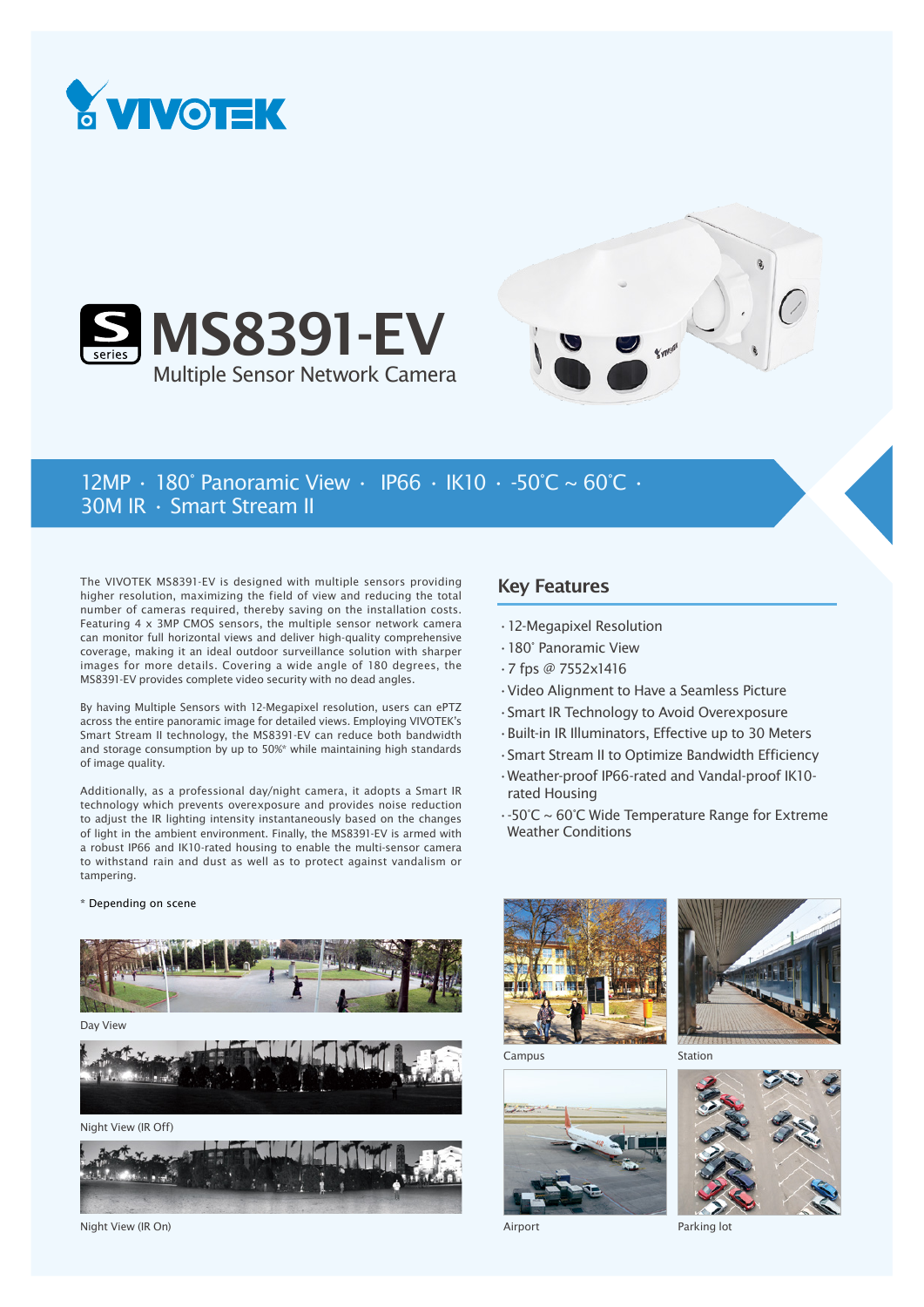| <b>Technical Specifications</b>         |                                                                                                                                                              |                                                                                                                                                                                                                                                                                                                                                                                                              |                                                                                                                                                             |
|-----------------------------------------|--------------------------------------------------------------------------------------------------------------------------------------------------------------|--------------------------------------------------------------------------------------------------------------------------------------------------------------------------------------------------------------------------------------------------------------------------------------------------------------------------------------------------------------------------------------------------------------|-------------------------------------------------------------------------------------------------------------------------------------------------------------|
| Model                                   | MS8391-EV                                                                                                                                                    | <b>Intelligent Video</b>                                                                                                                                                                                                                                                                                                                                                                                     |                                                                                                                                                             |
| <b>System Information</b>               |                                                                                                                                                              | Video Motion Detection                                                                                                                                                                                                                                                                                                                                                                                       | Five-window video motion detection                                                                                                                          |
| <b>CPU</b>                              | Multimedia SoC (System-on-Chip)                                                                                                                              | <b>Alarm and Event</b>                                                                                                                                                                                                                                                                                                                                                                                       |                                                                                                                                                             |
| Flash                                   | 128MB                                                                                                                                                        | Alarm Triggers                                                                                                                                                                                                                                                                                                                                                                                               | Motion detection, manual trigger, digital input,<br>periodical trigger, system boot, recording notification,<br>camera tampering detection, audio detection |
| <b>RAM</b>                              | 1GB                                                                                                                                                          |                                                                                                                                                                                                                                                                                                                                                                                                              |                                                                                                                                                             |
| <b>Camera Features</b>                  |                                                                                                                                                              | <b>Alarm Events</b>                                                                                                                                                                                                                                                                                                                                                                                          | Event notification using digital output, HTTP, SMTP, FTP,<br>NAS server and SD Card<br>File upload via HTTP, SMTP, FTP, NAS server and SD card              |
| Image Sensor                            | 1/2.8" Progressive CMOS                                                                                                                                      | <b>General</b>                                                                                                                                                                                                                                                                                                                                                                                               |                                                                                                                                                             |
| <b>Maximum Resolution</b>               | 7552x1416                                                                                                                                                    | Connectors                                                                                                                                                                                                                                                                                                                                                                                                   | RJ-45 cable connector for Network/PoE connection<br>Audio input<br>Audio output<br>AC 24V power input<br>Digital input*1<br>Digital output*1                |
| Lens Type                               | Fixed-focal                                                                                                                                                  |                                                                                                                                                                                                                                                                                                                                                                                                              |                                                                                                                                                             |
| Focal Length                            | $f = 6$ mm                                                                                                                                                   |                                                                                                                                                                                                                                                                                                                                                                                                              |                                                                                                                                                             |
| Aperture                                | F1.6                                                                                                                                                         | <b>LED Indicator</b>                                                                                                                                                                                                                                                                                                                                                                                         | System power and status indicator                                                                                                                           |
| Field of View                           | 180° (Horizontal)<br>34° (Vertical)                                                                                                                          | Power Input                                                                                                                                                                                                                                                                                                                                                                                                  | <b>AC 24V</b>                                                                                                                                               |
| <b>Shutter Time</b>                     | 1/5 sec. to 1/32000 sec.                                                                                                                                     |                                                                                                                                                                                                                                                                                                                                                                                                              | IEEE 802.3at PoE Class 4                                                                                                                                    |
| <b>WDR Technology</b>                   | <b>WDR Enhanced</b>                                                                                                                                          | Power Consumption                                                                                                                                                                                                                                                                                                                                                                                            | <b>AC 24V:</b><br>Max. 43.5W/15.6W (Heater on/off)<br>IEEE 802.3at PoE:<br>Max. 23.5W/15.6W (Heater on/off)                                                 |
| Day/Night                               | Removable IR-cut filter for day & night function                                                                                                             |                                                                                                                                                                                                                                                                                                                                                                                                              |                                                                                                                                                             |
| Minimum Illumination                    | 0.23 Lux @ F1.6 (Color)<br>0.01 Lux @ F1.6 (B/W)                                                                                                             | Weight                                                                                                                                                                                                                                                                                                                                                                                                       | 2.9 kg                                                                                                                                                      |
| <b>Preset Locations</b>                 | 20 preset locations                                                                                                                                          | Casing                                                                                                                                                                                                                                                                                                                                                                                                       | Weather-proof IP66-rated, Vandal-proof IK10-rated                                                                                                           |
| Pan/Tilt/Zoom<br><b>Functionalities</b> | ePTZ:<br>48x digital zoom (4x on IE plug-in, 12x built in)                                                                                                   | <b>Safety Certifications</b><br>CE, LVD, FCC Class A, VCCI, C-Tick, UL<br><b>AC 24V:</b><br>Starting Temperature: -40°C ~ 60°C (-40°F ~ 140°F)<br>Working Temperature: $-50^{\circ}$ C ~ 60 $^{\circ}$ C ( $-58^{\circ}$ F ~ 140 $^{\circ}$ F)<br><b>Operating Temperature</b><br>IEEE 802.3at PoE:<br>Starting Temperature: -20°C ~ 60°C (-4°F ~ 140°F)<br>Working Temperature: -20°C ~ 60°C (-4°F ~ 140°F) |                                                                                                                                                             |
| IR Illuminators                         | Built-in IR illuminators, effective up to 30 meters<br>with Smart IR<br>IR LED*4                                                                             |                                                                                                                                                                                                                                                                                                                                                                                                              |                                                                                                                                                             |
| On-board Storage                        | Slot type: MicroSD/SDHC/SDXC card slot<br>Seamless Recording                                                                                                 | Humidity                                                                                                                                                                                                                                                                                                                                                                                                     | 90%                                                                                                                                                         |
| <b>Video</b>                            |                                                                                                                                                              | Warranty                                                                                                                                                                                                                                                                                                                                                                                                     | 36 months                                                                                                                                                   |
| Compression                             | H.264 & MJPEG                                                                                                                                                | <b>System Requirements</b>                                                                                                                                                                                                                                                                                                                                                                                   |                                                                                                                                                             |
| Maximum Frame Rate                      | 7 fps @ 7552x1416                                                                                                                                            | <b>Operating System</b>                                                                                                                                                                                                                                                                                                                                                                                      | Microsoft Windows 8/7/Vista/XP/2000                                                                                                                         |
| <b>Maximum Streams</b>                  | 4 simultaneous streams                                                                                                                                       | Web Browser                                                                                                                                                                                                                                                                                                                                                                                                  | Mozilla Firefox 7~43 (Streaming only)<br>Internet Explorer 7/8/9/10/11                                                                                      |
| S/N Ratio                               | 63 dB                                                                                                                                                        |                                                                                                                                                                                                                                                                                                                                                                                                              | VLC: 1.1.11 or above                                                                                                                                        |
| Dynamic Range                           | 60 dB                                                                                                                                                        | <b>Other Players</b>                                                                                                                                                                                                                                                                                                                                                                                         | Quicktime: 7 or above                                                                                                                                       |
| Video Streaming                         | Adjustable resolution, quality and bitrate<br>Configurable video cropping for bandwidth saving<br>Smart Stream II                                            | <b>Included Accessories</b><br>CD                                                                                                                                                                                                                                                                                                                                                                            |                                                                                                                                                             |
|                                         | Time stamp, text overlay, flip & mirror, scheduled                                                                                                           |                                                                                                                                                                                                                                                                                                                                                                                                              | User's manual, quick installation guide, Shepherd, VAST                                                                                                     |
| Image Settings                          | profile settings, configurable brightness/contrast/<br>saturation/sharpness, white balance, exposure control,<br>gain, backlight compensation, privacy masks | Others                                                                                                                                                                                                                                                                                                                                                                                                       | Quick installation quide, warranty card, software CD,<br>desiccant bag, alignment sticker, wall mount kit, screws,<br>sun shield                            |
| <b>Audio</b>                            |                                                                                                                                                              |                                                                                                                                                                                                                                                                                                                                                                                                              |                                                                                                                                                             |
| <b>Audio Capability</b>                 | Two-way audio (full duplex)                                                                                                                                  |                                                                                                                                                                                                                                                                                                                                                                                                              |                                                                                                                                                             |
| Compression                             | G.711, G.726                                                                                                                                                 |                                                                                                                                                                                                                                                                                                                                                                                                              |                                                                                                                                                             |
| Interface                               | External microphone input<br>External line output                                                                                                            | <b>Dimensions</b>                                                                                                                                                                                                                                                                                                                                                                                            |                                                                                                                                                             |
| <b>Network</b>                          |                                                                                                                                                              | 275 mm<br>126 mm<br>123 mm<br>Ø130 mm                                                                                                                                                                                                                                                                                                                                                                        |                                                                                                                                                             |
| Users                                   | Live viewing for up to 10 clients                                                                                                                            |                                                                                                                                                                                                                                                                                                                                                                                                              |                                                                                                                                                             |
| Protocols                               | IPv4, IPv6, TCP/IP, HTTP, HTTPS, UPnP, RTSP/RTP/RTCP,<br>IGMP, SMTP, FTP, DHCP, NTP, DNS, DDNS, PPPoE, CoS,<br>QoS, SNMP, 802.1X, NTCIP, ARP, SSL, TLS       |                                                                                                                                                                                                                                                                                                                                                                                                              |                                                                                                                                                             |
| Interface                               | 10 Base-T/100 BaseTX Ethernet (RJ-45)<br>*It is highly recommended to use standard CAT5e<br>& CAT6 cables which are compliant with the 3P/ETL<br>standard.   |                                                                                                                                                                                                                                                                                                                                                                                                              |                                                                                                                                                             |